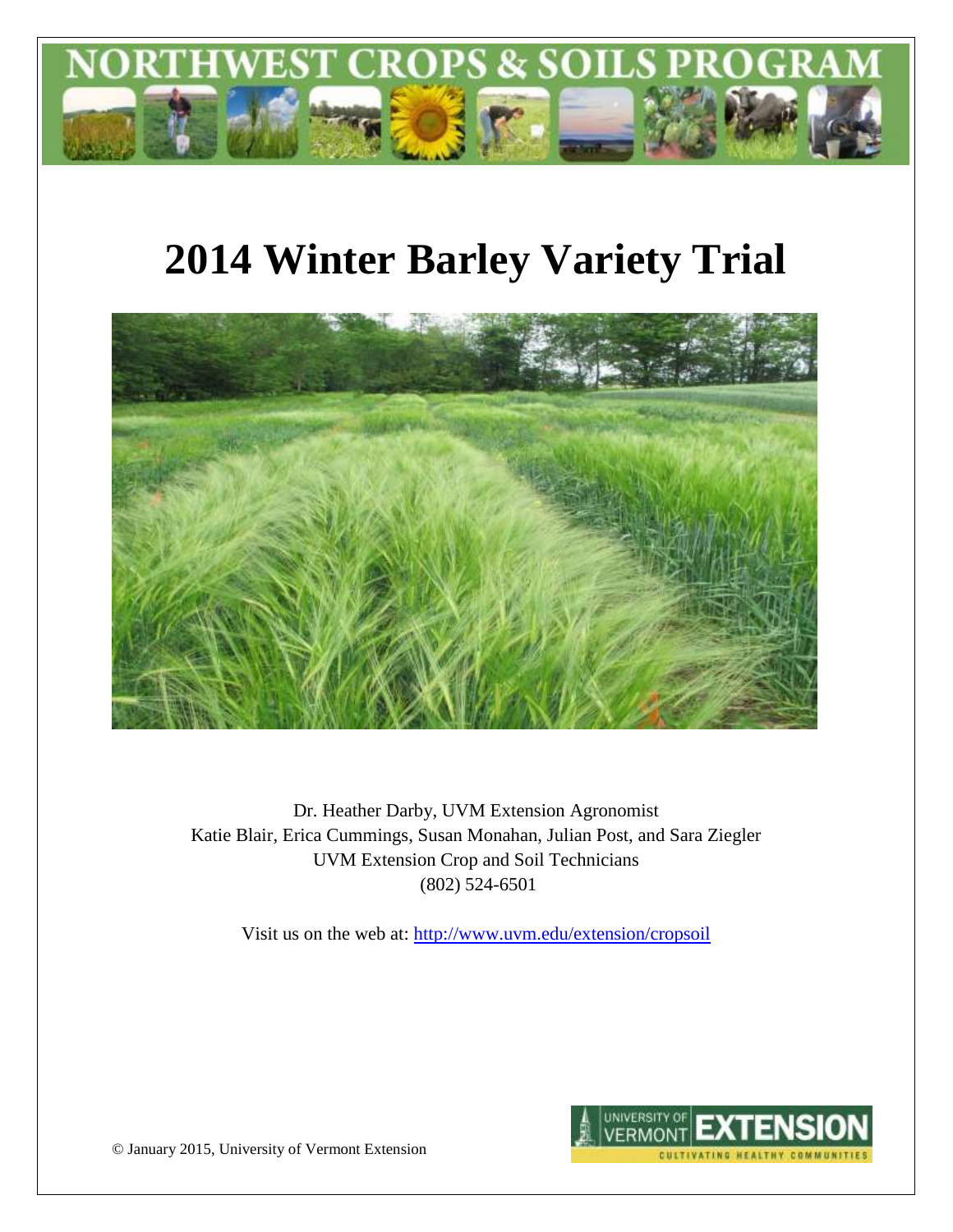### **2014 WINTER BARLEY VARIETY TRIAL Dr. Heather Darby, University of Vermont Extension heather.darby[at]uvm.edu**

With the revival of the small grains industry in the Northeast and the strength of the localvore movement, craft breweries and distilleries have expressed an interest in sourcing local barley for malting. Malting barley must meet specific quality characteristics such as low protein content and high germination. Many farmers are also interested in barley as a concentrated, high-energy feed source for livestock. Depending on the variety, barley can be planted in either the spring or fall, and both two- and six-row barley can be used for malting and livestock feed. Winter barley has not been traditionally grown in the Northeast due to severe winterkill. However, newly developed varieties and a changing climate have encouraged our team to investigate this crop for the area. In 2013-2014, UVM Extension's Northwest Crops and Soils Program conducted a winter barley trial to evaluate the yield and quality of malting and feed barley varieties.

## **MATERIALS AND METHODS**

A winter barley variety trial was initiated at Borderview Research Farm in Alburgh, VT. Winter barley was planted on 20-Sep 2013. Thirty-four winter varieties (Table 1) were planted in a randomized complete block design with three replicates. The varieties McGregor and Thoroughbred are considered feed-grade barley. The seedbed was prepared by conventional tillage methods. Plots were 5' x 20' and were seeded into a Benson rocky silt loam at 125 lbs  $ac^{-1}$  with a Great Plains cone seeder. Rows were spaced at 6". All plots were managed with practices similar to those used by producers in the surrounding areas (Table 2). Fall populations were taken on 24-Oct 2013 by counting the number of plants in two twelve inch sections. This was also done in the spring on 25-Apr 2014. Winter survival was evaluated by taking the spring population and dividing it by the fall population. All varieties were harvested with an Almaco SPC50 small plot combine on 21-Jul 2014.

| $\alpha$ activity research Farm in Thourgh, y F. |             |
|--------------------------------------------------|-------------|
| Varietv                                          | <b>Type</b> |
| 02Ab431                                          | $2$ -row    |
| 02Ab669                                          | $2$ -row    |
| 02Ab671                                          | 2-row       |
| 06OR-9 (TCFW6-194)                               | 2-row       |
| 07OR-64 (TCFW6-235)                              | 6-row       |
| 08OR-48 (TCFW6-244)                              | 6-row       |
| 2011-F5-141-5 (TCFW6-193)                        | 6-row       |
| 2Ab08-X05W061-216                                | $2$ -row    |
| 2Ab09-X05W018-119                                | $2$ -row    |
| 2Ab09-X05W040-125                                | $2$ -row    |
| AC 07/022/2                                      | $2$ -row    |
| AC 07/041/33                                     | $2$ -row    |
| Alba                                             | 6-row       |
| Archer                                           | $2$ -row    |
| Ariane                                           | $2$ -row    |
| Charles                                          | 2-row       |

| Table 1. Winter barley varieties trialed at |  |
|---------------------------------------------|--|
| Borderview Research Farm in Alburgh, VT.    |  |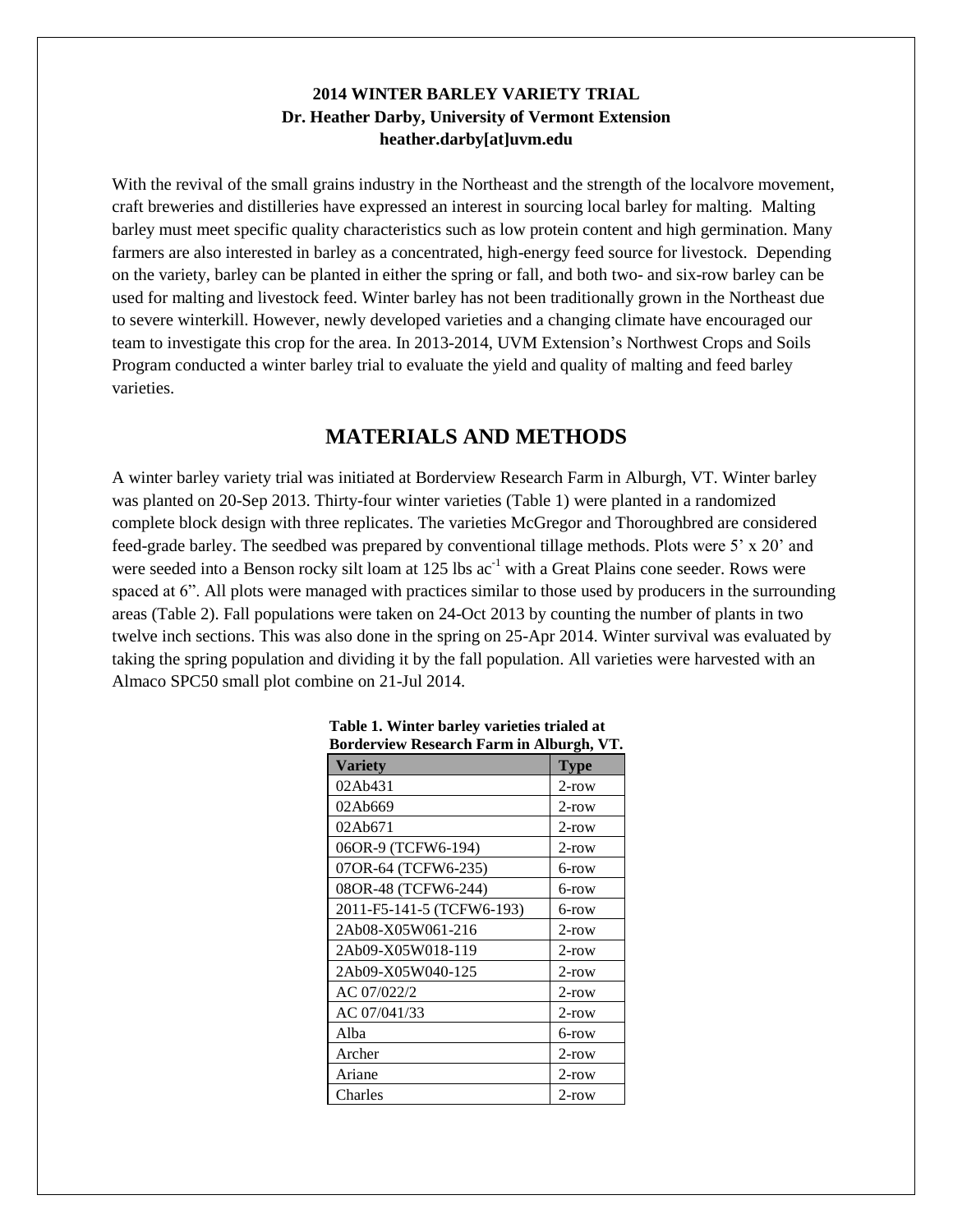| Etincel        |          |
|----------------|----------|
| Flavia         | $2$ -row |
| Hickory        |          |
| Joy            | $2$ -row |
| Liga           | $2$ -row |
| Maja           | 6-row    |
| Maltesse       |          |
| McGregor       | 6-row    |
| Nectaria       |          |
| SC11203        |          |
| SC11213        |          |
| Saturn         | 6-row    |
| Strider        | 6-row    |
| Thoroughbred   | 6-row    |
| VA10B-43       | 6-row    |
| $VA12B-7$      | 6-row    |
| <b>VA12B-8</b> | 6-row    |
| Violetta       | $2$ -row |

 **Table 2. Winter barley agronomic characteristics and trial information.**

|                               | Alburgh, VT                                      |  |  |  |
|-------------------------------|--------------------------------------------------|--|--|--|
| <b>Trial information</b>      | <b>Borderview Research Farm</b>                  |  |  |  |
| Soil type                     | Benson rocky silt loam                           |  |  |  |
| <b>Previous crop</b>          | organic soybeans                                 |  |  |  |
| Seeding Rate (lbs $ac^{-1}$ ) | 125                                              |  |  |  |
| <b>Row spacing (in)</b>       | 6                                                |  |  |  |
| <b>Replicates</b>             | 3                                                |  |  |  |
| <b>Planting date</b>          | 20-Sep 2013                                      |  |  |  |
| <b>Harvest date</b>           | 21-Jul 2014                                      |  |  |  |
| Harvest area (ft)             | 5 x 20                                           |  |  |  |
| <b>Tillage operations</b>     | Fall plow, spring disk $&$ spike tooth<br>harrow |  |  |  |

Following the harvest of winter barley, seed was cleaned with a small Clipper cleaner. A one-pound subsample was collected to determine quality. Quality measurements included standard testing parameters used by commercial malt houses. Harvest moisture was determined for each plot using a DICKEY-john M20P moisture meter. Test weight was measured using a Berckes Test Weight Scale, which weighs a known volume of grain. Subsamples were ground into flour using the Perten LM3100 Laboratory Mill, and were evaluated for crude protein content using the Perten Inframatic 8600 Flour Analyzer. In addition, falling number for all barley varieties was determined using the AACC Method 56-81B, AACC Intl., 2000 on a Perten FN 1500 Falling Number Machine. Samples were also analyzed for Deoxynivalenol (DON) using the Veratox DON 2/3 Quantitative test from the NEOGEN Corp. This test has a detection range of 0.5 to 5 ppm. Each variety was evaluated for seed germination by incubating 100 seeds in 4.0 mL of water for 72 hours and counting the number of seeds that did not germinate.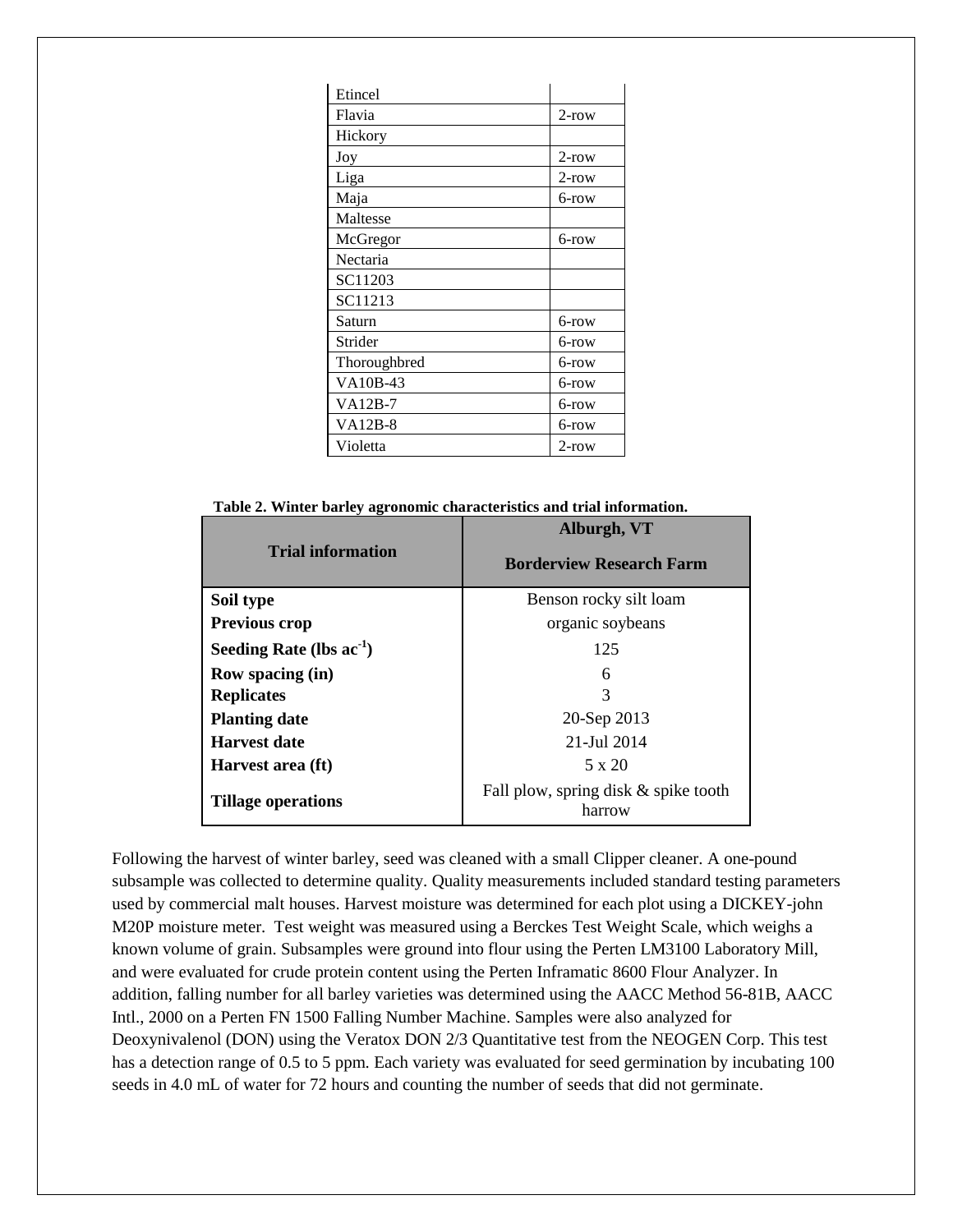Data was analyzed using mixed model analysis procedure of SAS (SAS Institute, 1999). Replications were treated as random effects, and treatments were treated as fixed. Mean comparisons were made using the Least Significant Difference (LSD) procedure when the F-test was considered significant ( $p<0.10$ ). When this was not possible due to inconsistent sample size across varieties, multiple pairwise comparisons were run with the Tukey-Kramer adjustment.

Variations in yield and quality can occur because of variations in genetics, soil, weather, and other growing conditions. Statistical analysis makes it possible to determine whether a difference among hybrids is real or whether it might have occurred due to other variations in the field. Least Significant Differences (LSDs) at the 0.10 level of significance are shown. At the bottom of each table a LSD value is presented for each variable (i.e. yield). Where the difference between two treatments within a column is equal to or greater than the LSD value at the bottom of the column, you can be sure that for 9 out of 10 times, there is a real difference between the two treatments. Treatments that were not significantly lower in performance than the highest hybrid in a particular column are indicated with an asterisk. In the example below, hybrid C is significantly different from hybrid A but not from hybrid B. The difference between C and B is equal to 1.5, which is less than the LSD value of 2.0. This means that these hybrids did not differ in yield. The difference between C and A is equal to 3.0 which is greater than the LSD value of 2.0. This means that the yields of these hybrids were significantly different from one another. The asterisk indicates that hybrid B was not significantly lower than the top yielding hybrid C, indicated in bold.

| Hybrid     | Yield  |
|------------|--------|
| A          | 6.0    |
| B          | $7.5*$ |
| C          | 9.0*   |
| <b>LSD</b> | 2.0    |

## **RESULTS AND DISCUSSION**

Seasonal precipitation and temperature recorded at a weather station in Alburgh, VT are shown in Table 3. Historical averages are for 30 years of data (1981-2010). Fall conditions were below average in temperature and precipitation. In 2014, April through July brought above average rainfall. There were 3356 Growing Degree Days (GDDs) in 2014, which is 4 more growing-degree-days than the 30-year average.

| Table 3. Weather data for winter barley variety trial in Alburgh, VT. |  |  |  |  |
|-----------------------------------------------------------------------|--|--|--|--|
|                                                                       |  |  |  |  |

| Alburgh, VT                       | $Sep-13$ | <b>Oct-13</b> | $Nov-13$ | $Mar-14$ | Apr- $14$ | $May-14$ | $Jun-14$ | $Jul-14$ |
|-----------------------------------|----------|---------------|----------|----------|-----------|----------|----------|----------|
| Average temperature $(^{\circ}F)$ | 59.3     | 51.1          | 35.1     | 22.2     | 43        | 57.4     | 66.9     | 69.7     |
| Departure from normal             | $-1.3$   | 2.9           | $-3.1$   | $-8.9$   | $-1.8$    |          | 1.1      | $-0.9$   |
|                                   |          |               |          |          |           |          |          |          |
| Precipitation (inches)            | 2.2      | 2.2           | 3.2      | 1.7      | 4.3       | 4.9      | 6.1      | 5.2      |
| Departure from normal             | $-1.4$   | $-1.4$        | 0.0      | $-0.5$   | 1.5       | 1.5      | 2.4      | 1.0      |
|                                   |          |               |          |          |           |          |          |          |
| Growing Degree Days (base 32°F)   | 825      | 600           | 176      | 25       | 330       | 789      | 1041     | 1171     |
| Departure from normal             | $-33$    | 98            | -8       | 25       | $-54$     | 33       | 27       | $-27$    |

\*Based on weather data from a Davis Instruments Vantage Pro2 with WeatherLink data logger. Historical averages are for 30 years of NOAA data (1981-2010) from Burlington, VT.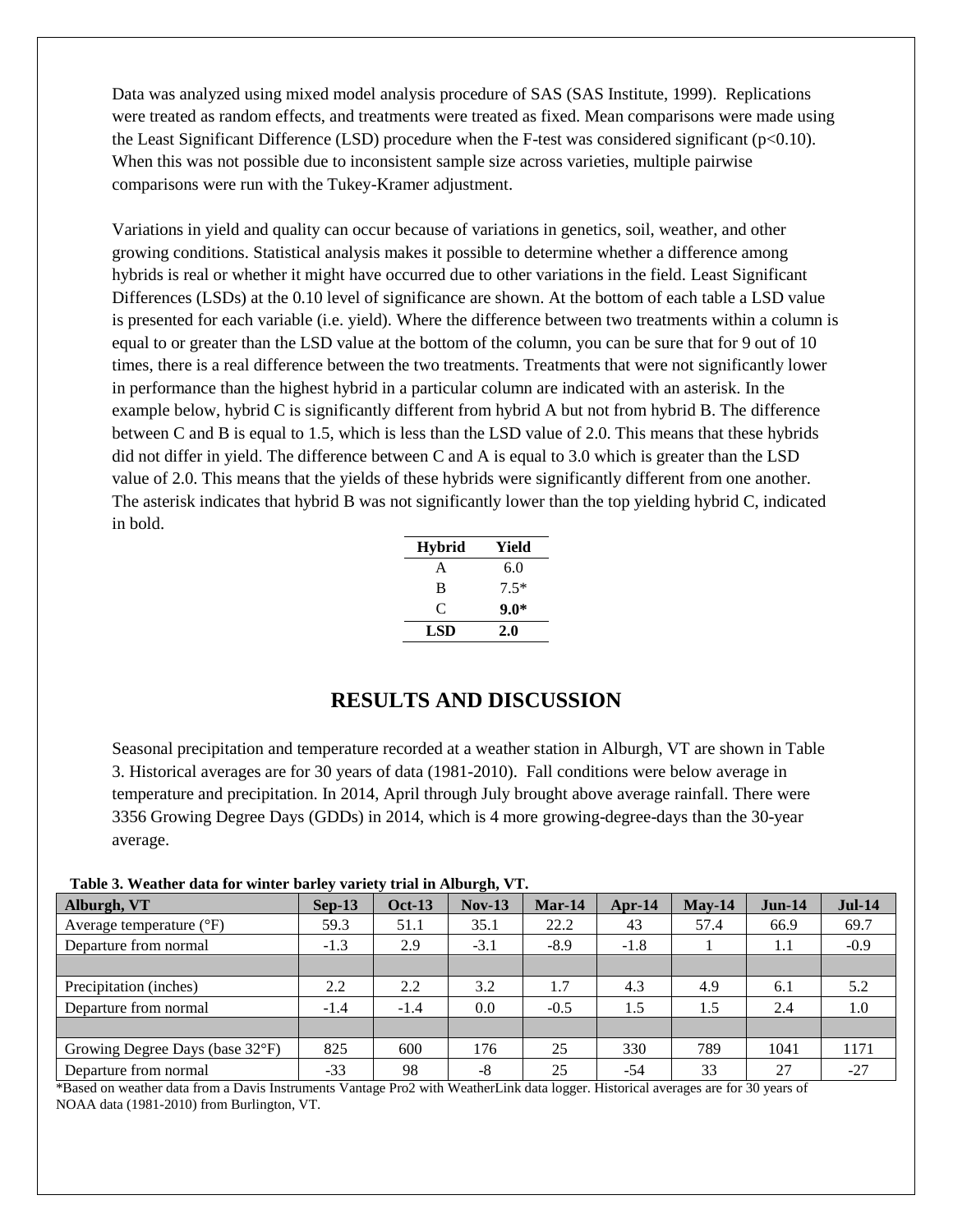Average winter barley survival was 70.2% (Table 4). The variety with the highest survival was Liga with 98.6% and the lowest was 07OR-64 (TCFW6-235) with 21.2%. Heading date ranged from 3-Jun to 16- Jun, with the average being 10-Jun.

|                           | <b>Spring</b> | <b>Winter</b> | <b>Heading</b> |         |
|---------------------------|---------------|---------------|----------------|---------|
| <b>Variety</b>            | population    | survival      | date           | Height  |
|                           | plants $m2$   | $\frac{0}{0}$ |                | in      |
| 02Ab431                   | 194*          | 80.9          | $11-Jun$       | 52.9    |
| 02Ab669                   | 168           | $66.0*$       | $15$ -Jun*     | 50.9    |
| 02Ab671                   | 136           | 52.1          | $14$ -Jun*     | 54.9    |
| 06OR-9 (TCFW6-194)        | 186*          | $80.1*$       | $9-Jun$        | $69.7*$ |
| 07OR-64 (TCFW6-235)       | 54            | 21.2          | $12$ -Jun*     | 53.4    |
| 08OR-48 (TCFW6-244)       | 133           | 49.6          | $12$ -Jun*     | $67.3*$ |
| 2011-F5-141-5 (TCFW6-193) | $265*$        | 87.0*         | 6-Jun          | 48.1    |
| 2Ab08-X05W061-216         | 90            | 43.6          | $12$ -Jun*     | $63.0*$ |
| 2Ab09-X05W018-119         | 179           | 83.0*         | $15$ -Jun*     | 51.1    |
| 2Ab09-X05W040-125         | 147           | 66.4*         | $14$ -Jun*     | 55.6    |
| AC 07/022/2               | 86            | 44.7          | 8-Jun          | 45.0    |
| AC 07/041/33              | 226*          | 93.8*         | $12$ -Jun*     | 47.3    |
| Alba                      | $276*$        | 98.4*         | $14$ -Jun*     | 57.4    |
| Archer                    | 151           | $68.2*$       | $12$ -Jun*     | $64.0*$ |
| Ariane                    | 186*          | $77.1*$       | $11-Jun$       | 55.0    |
| Charles                   | $204*$        | $74.5*$       | $7-Jun$        | 47.2    |
| Etincel                   | 129           | 53.0          | $11-Jun$       | 46.7    |
| Flavia                    | 140           | $68.1*$       | 8-Jun          | 54.8    |
| Hickory                   | 154           | 63.8          | $11-J$ un      | 54.3    |
| Joy                       | 161           | 68.4*         | $16$ -Jun*     | 56.1    |
| Liga                      | $272*$        | 98.6*         | $12$ -Jun*     | 54.0    |
| Maja                      | $226*$        | 91.1*         | $6$ -Jun       | $62.4*$ |
| Maltesse                  | $251*$        | $88.0*$       | $11-Jun$       | 49.0    |
| McGregor                  | $211*$        | $80.4*$       | $6$ -Jun       | 57.7    |
| Nectaria                  | 133           | 57.5          | $11-Jun$       | 46.8    |
| SC11203                   | $237*$        | 92.8*         | $12$ -Jun*     | 53.1    |
| SC11213                   | 151           | 76.8*         | $11-Jun$       | 49.6    |
| Saturn                    | $190*$        | 72.8*         | $5-Jun$        | $64.1*$ |
| Strider                   | $222*$        | 92.8*         | 8-Jun          | $60.7*$ |
| Thoroughbred              | 140           | 39.5          | $5-Jun$        | 51.6    |
| VA10B-43                  | 179           | 60.6          | $3-Jun$        | 51.0    |
| <b>VA12B-7</b>            | 179           | 63.4          | $5-Jun$        | 54.4    |
| <b>VA12B-8</b>            | 147           | 59.4          | $3-Jun$        | 54.7    |
| Violetta                  | 176           | $74.2*$       | $5-Jun$        | $62.9*$ |
| <b>Trial Mean</b>         | 176           | 70.2          | $10-J$ un      | 54.9    |
| LSD(0.10)                 | 95.0          | 33.2          | 4.1            | 11.6    |

 **Table 4. Agronomic characteristics for winter barley variety trial in Alburgh, VT.**

\*Varieties with an asterisk are not significantly different than the top performer in **bold.**

The variety Saturn was the highest yielding, producing on average 2670 lbs per acre, nearly two times the trial mean. However, this variety did not perform differently statistically than 060R-9 (TCFW6-194), 2011-F5-141-5 (TCFW6-193), 2AB09-X05W040-125, and VA12B-8 (Table 5). VA12B-8 had the highest falling number of 326 seconds and Charles had the lowest falling number of 117 seconds. High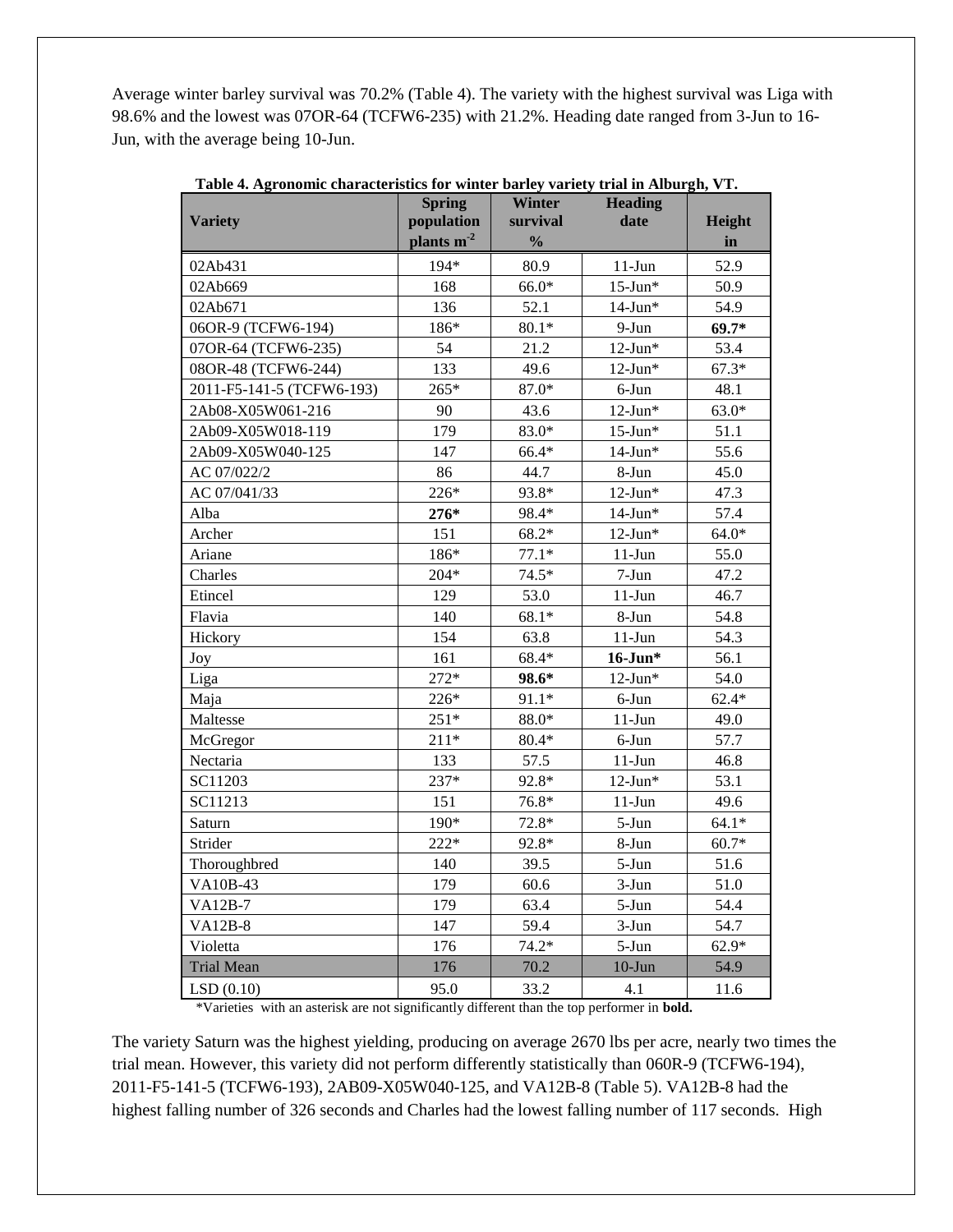falling number would indicate low sprout damage and potentially seed with good germination. Overall falling numbers were low and indicated that the barley may not be appropriate for malting. This would also be supported by the low test weight of all varieties. Test weight of barley should be at least 48 lbs per bushel and the trial average was 40 lb per bushel. All winter barley varieties had DON levels above the USDA acceptable limit of 1ppm except for 02AB431 and 2AB09-X05W040-125, which had DON levels of 0.8 ppm.

| $\text{lbs}$ ac $^{-1}$<br>$\mathbf{lbs}\mathbf{bu}^{-1}$<br>$\frac{0}{0}$<br>$\frac{0}{0}$<br>seconds<br>ppm<br>12.5<br>$44.2*$<br>7.4<br>0.8<br>02Ab431<br>1687<br>205<br>1252<br>$15.4*$<br>$43.7*$<br>8.2<br>263<br>1.3<br>02Ab669<br>1331<br>43.8*<br>7.9<br>220<br>02Ab671<br>13.1<br>1.6<br>287*<br>2000*<br>13.1<br>06OR-9 (TCFW6-194)<br>37.2<br>9.0<br>1.9<br>17.8*<br>29.7<br>$8.8\,$<br>3.6<br>07OR-64 (TCFW6-235)<br>315<br>151<br>08OR-48 (TCFW6-244)<br>8.9<br>224<br>$9.0*$<br>1024<br>13.7<br>37.0<br>2011-F5-141-5 (TCFW6-<br>193)<br>$9.2*$<br>1859*<br>14.4<br>219<br>1.5<br>37.3<br>$18.2*$<br>35.7<br>2Ab08-X05W061-216<br>$10.2*$<br>191<br>2.6<br>948<br>$45.2*$<br>$7.5$<br>262<br>2Ab09-X05W018-119<br>1062<br>$16.1*$<br>1.1<br>2Ab09-X05W040-125<br>1916*<br>15.8*<br>$42.3*$<br>8.3<br>187<br>0.8<br>8.5<br>AC 07/022/2<br>1215<br>13.1<br>$41.8*$<br>264<br>1.7<br>AC 07/041/33<br>1000<br>12.8<br>$40.2*$<br>8.9<br>251<br>1.3<br>Alba<br>1309<br>12.8<br>37.3<br>8.7<br>315*<br>1.2<br>14.2<br>8.6<br>243<br>$2.2\,$<br>1598<br>39.3<br>Archer<br>$271*$<br>12.6<br>37.2<br>$9.9*$<br>Ariane<br>1637<br>1.8<br>42.8*<br>8.5<br>1533<br>11.4<br>117<br>1.0<br>Charles<br>Etincel<br>9.0<br>241<br>1393<br>12.3<br>38.2<br>2.2<br>$43.0*$<br>8.8<br>259<br>Flavia<br>1559<br>11.0<br>1.6<br>12.9<br>$40.0*$<br>189<br>2.1<br>Hickory<br>1063<br>8.8<br>15.8*<br>$41.3*$<br>8.9<br>244<br>1065<br>1.9<br>Joy<br>236<br>14.5<br>40.7*<br>8.3<br>Liga<br>1370<br>1.4<br>$9.2*$<br>250<br>2.5<br>Maja<br>1367<br>11.7<br>39.0<br>269*<br>2.1<br>Maltesse<br>1341<br>12.2<br>$43.3*$<br>$9.1*$<br>$9.2*$<br>1029<br>13.0<br>30.0<br>237<br>4.4<br>McGregor<br>12.8<br>$42.5*$<br>$9.7*$<br>254<br>2.3<br>Nectaria<br>936<br>275*<br>716<br>14.2<br>9.9*<br>2.8<br>SC11203<br>38.8<br>$9.8*$<br>SC11213<br>1079<br>14.3<br>$41.8*$<br>243<br>2.0<br>2670*<br>$40.8*$<br>$301*$<br>Saturn<br>10.8<br>8.8<br>1.5<br>Strider<br>$40.7*$<br>1782<br>10.4<br>9.0<br>282*<br>3.9<br>3.2<br>11.8<br>$9.4*$<br>254<br>Thoroughbred<br>1010<br>$40.7*$<br>1459<br>12.3<br>$10.0*$<br>256<br>4.9<br>VA10B-43<br>39.8<br>$9.5*$<br>$44.5*$<br>$321*$<br>$VA12B-7$<br>1490<br>11.7<br>2.0<br>$9.8*$<br><b>VA12B-8</b><br>12.2<br>1.1<br>1973*<br>$44.0*$<br>326*<br>233<br>3.2<br>Violetta<br>1059<br>13.7<br>35.8<br>$10.1*$<br>245<br>2.3<br><b>Trial Mean</b><br>1354<br>13.4<br>40.0<br>9.0<br>LSD(0.10)<br>837<br>3.3<br>5.2<br>59.7<br>1.1<br>1.8 | <b>Variety</b> | <b>Yield</b> | <b>Moisture</b> | <b>Test Weight</b> | <b>Crude Protein</b><br>@ 12% moist | <b>Falling Number</b> | <b>DON</b> |
|---------------------------------------------------------------------------------------------------------------------------------------------------------------------------------------------------------------------------------------------------------------------------------------------------------------------------------------------------------------------------------------------------------------------------------------------------------------------------------------------------------------------------------------------------------------------------------------------------------------------------------------------------------------------------------------------------------------------------------------------------------------------------------------------------------------------------------------------------------------------------------------------------------------------------------------------------------------------------------------------------------------------------------------------------------------------------------------------------------------------------------------------------------------------------------------------------------------------------------------------------------------------------------------------------------------------------------------------------------------------------------------------------------------------------------------------------------------------------------------------------------------------------------------------------------------------------------------------------------------------------------------------------------------------------------------------------------------------------------------------------------------------------------------------------------------------------------------------------------------------------------------------------------------------------------------------------------------------------------------------------------------------------------------------------------------------------------------------------------------------------------------------------------------------------------------------------------------------------------------------------------------------------------------------------------------------------------------------------------------------------------------------------------------------------------------------------------------------|----------------|--------------|-----------------|--------------------|-------------------------------------|-----------------------|------------|
|                                                                                                                                                                                                                                                                                                                                                                                                                                                                                                                                                                                                                                                                                                                                                                                                                                                                                                                                                                                                                                                                                                                                                                                                                                                                                                                                                                                                                                                                                                                                                                                                                                                                                                                                                                                                                                                                                                                                                                                                                                                                                                                                                                                                                                                                                                                                                                                                                                                                     |                |              |                 |                    |                                     |                       |            |
|                                                                                                                                                                                                                                                                                                                                                                                                                                                                                                                                                                                                                                                                                                                                                                                                                                                                                                                                                                                                                                                                                                                                                                                                                                                                                                                                                                                                                                                                                                                                                                                                                                                                                                                                                                                                                                                                                                                                                                                                                                                                                                                                                                                                                                                                                                                                                                                                                                                                     |                |              |                 |                    |                                     |                       |            |
|                                                                                                                                                                                                                                                                                                                                                                                                                                                                                                                                                                                                                                                                                                                                                                                                                                                                                                                                                                                                                                                                                                                                                                                                                                                                                                                                                                                                                                                                                                                                                                                                                                                                                                                                                                                                                                                                                                                                                                                                                                                                                                                                                                                                                                                                                                                                                                                                                                                                     |                |              |                 |                    |                                     |                       |            |
|                                                                                                                                                                                                                                                                                                                                                                                                                                                                                                                                                                                                                                                                                                                                                                                                                                                                                                                                                                                                                                                                                                                                                                                                                                                                                                                                                                                                                                                                                                                                                                                                                                                                                                                                                                                                                                                                                                                                                                                                                                                                                                                                                                                                                                                                                                                                                                                                                                                                     |                |              |                 |                    |                                     |                       |            |
|                                                                                                                                                                                                                                                                                                                                                                                                                                                                                                                                                                                                                                                                                                                                                                                                                                                                                                                                                                                                                                                                                                                                                                                                                                                                                                                                                                                                                                                                                                                                                                                                                                                                                                                                                                                                                                                                                                                                                                                                                                                                                                                                                                                                                                                                                                                                                                                                                                                                     |                |              |                 |                    |                                     |                       |            |
|                                                                                                                                                                                                                                                                                                                                                                                                                                                                                                                                                                                                                                                                                                                                                                                                                                                                                                                                                                                                                                                                                                                                                                                                                                                                                                                                                                                                                                                                                                                                                                                                                                                                                                                                                                                                                                                                                                                                                                                                                                                                                                                                                                                                                                                                                                                                                                                                                                                                     |                |              |                 |                    |                                     |                       |            |
|                                                                                                                                                                                                                                                                                                                                                                                                                                                                                                                                                                                                                                                                                                                                                                                                                                                                                                                                                                                                                                                                                                                                                                                                                                                                                                                                                                                                                                                                                                                                                                                                                                                                                                                                                                                                                                                                                                                                                                                                                                                                                                                                                                                                                                                                                                                                                                                                                                                                     |                |              |                 |                    |                                     |                       |            |
|                                                                                                                                                                                                                                                                                                                                                                                                                                                                                                                                                                                                                                                                                                                                                                                                                                                                                                                                                                                                                                                                                                                                                                                                                                                                                                                                                                                                                                                                                                                                                                                                                                                                                                                                                                                                                                                                                                                                                                                                                                                                                                                                                                                                                                                                                                                                                                                                                                                                     |                |              |                 |                    |                                     |                       |            |
|                                                                                                                                                                                                                                                                                                                                                                                                                                                                                                                                                                                                                                                                                                                                                                                                                                                                                                                                                                                                                                                                                                                                                                                                                                                                                                                                                                                                                                                                                                                                                                                                                                                                                                                                                                                                                                                                                                                                                                                                                                                                                                                                                                                                                                                                                                                                                                                                                                                                     |                |              |                 |                    |                                     |                       |            |
|                                                                                                                                                                                                                                                                                                                                                                                                                                                                                                                                                                                                                                                                                                                                                                                                                                                                                                                                                                                                                                                                                                                                                                                                                                                                                                                                                                                                                                                                                                                                                                                                                                                                                                                                                                                                                                                                                                                                                                                                                                                                                                                                                                                                                                                                                                                                                                                                                                                                     |                |              |                 |                    |                                     |                       |            |
|                                                                                                                                                                                                                                                                                                                                                                                                                                                                                                                                                                                                                                                                                                                                                                                                                                                                                                                                                                                                                                                                                                                                                                                                                                                                                                                                                                                                                                                                                                                                                                                                                                                                                                                                                                                                                                                                                                                                                                                                                                                                                                                                                                                                                                                                                                                                                                                                                                                                     |                |              |                 |                    |                                     |                       |            |
|                                                                                                                                                                                                                                                                                                                                                                                                                                                                                                                                                                                                                                                                                                                                                                                                                                                                                                                                                                                                                                                                                                                                                                                                                                                                                                                                                                                                                                                                                                                                                                                                                                                                                                                                                                                                                                                                                                                                                                                                                                                                                                                                                                                                                                                                                                                                                                                                                                                                     |                |              |                 |                    |                                     |                       |            |
|                                                                                                                                                                                                                                                                                                                                                                                                                                                                                                                                                                                                                                                                                                                                                                                                                                                                                                                                                                                                                                                                                                                                                                                                                                                                                                                                                                                                                                                                                                                                                                                                                                                                                                                                                                                                                                                                                                                                                                                                                                                                                                                                                                                                                                                                                                                                                                                                                                                                     |                |              |                 |                    |                                     |                       |            |
|                                                                                                                                                                                                                                                                                                                                                                                                                                                                                                                                                                                                                                                                                                                                                                                                                                                                                                                                                                                                                                                                                                                                                                                                                                                                                                                                                                                                                                                                                                                                                                                                                                                                                                                                                                                                                                                                                                                                                                                                                                                                                                                                                                                                                                                                                                                                                                                                                                                                     |                |              |                 |                    |                                     |                       |            |
|                                                                                                                                                                                                                                                                                                                                                                                                                                                                                                                                                                                                                                                                                                                                                                                                                                                                                                                                                                                                                                                                                                                                                                                                                                                                                                                                                                                                                                                                                                                                                                                                                                                                                                                                                                                                                                                                                                                                                                                                                                                                                                                                                                                                                                                                                                                                                                                                                                                                     |                |              |                 |                    |                                     |                       |            |
|                                                                                                                                                                                                                                                                                                                                                                                                                                                                                                                                                                                                                                                                                                                                                                                                                                                                                                                                                                                                                                                                                                                                                                                                                                                                                                                                                                                                                                                                                                                                                                                                                                                                                                                                                                                                                                                                                                                                                                                                                                                                                                                                                                                                                                                                                                                                                                                                                                                                     |                |              |                 |                    |                                     |                       |            |
|                                                                                                                                                                                                                                                                                                                                                                                                                                                                                                                                                                                                                                                                                                                                                                                                                                                                                                                                                                                                                                                                                                                                                                                                                                                                                                                                                                                                                                                                                                                                                                                                                                                                                                                                                                                                                                                                                                                                                                                                                                                                                                                                                                                                                                                                                                                                                                                                                                                                     |                |              |                 |                    |                                     |                       |            |
|                                                                                                                                                                                                                                                                                                                                                                                                                                                                                                                                                                                                                                                                                                                                                                                                                                                                                                                                                                                                                                                                                                                                                                                                                                                                                                                                                                                                                                                                                                                                                                                                                                                                                                                                                                                                                                                                                                                                                                                                                                                                                                                                                                                                                                                                                                                                                                                                                                                                     |                |              |                 |                    |                                     |                       |            |
|                                                                                                                                                                                                                                                                                                                                                                                                                                                                                                                                                                                                                                                                                                                                                                                                                                                                                                                                                                                                                                                                                                                                                                                                                                                                                                                                                                                                                                                                                                                                                                                                                                                                                                                                                                                                                                                                                                                                                                                                                                                                                                                                                                                                                                                                                                                                                                                                                                                                     |                |              |                 |                    |                                     |                       |            |
|                                                                                                                                                                                                                                                                                                                                                                                                                                                                                                                                                                                                                                                                                                                                                                                                                                                                                                                                                                                                                                                                                                                                                                                                                                                                                                                                                                                                                                                                                                                                                                                                                                                                                                                                                                                                                                                                                                                                                                                                                                                                                                                                                                                                                                                                                                                                                                                                                                                                     |                |              |                 |                    |                                     |                       |            |
|                                                                                                                                                                                                                                                                                                                                                                                                                                                                                                                                                                                                                                                                                                                                                                                                                                                                                                                                                                                                                                                                                                                                                                                                                                                                                                                                                                                                                                                                                                                                                                                                                                                                                                                                                                                                                                                                                                                                                                                                                                                                                                                                                                                                                                                                                                                                                                                                                                                                     |                |              |                 |                    |                                     |                       |            |
|                                                                                                                                                                                                                                                                                                                                                                                                                                                                                                                                                                                                                                                                                                                                                                                                                                                                                                                                                                                                                                                                                                                                                                                                                                                                                                                                                                                                                                                                                                                                                                                                                                                                                                                                                                                                                                                                                                                                                                                                                                                                                                                                                                                                                                                                                                                                                                                                                                                                     |                |              |                 |                    |                                     |                       |            |
|                                                                                                                                                                                                                                                                                                                                                                                                                                                                                                                                                                                                                                                                                                                                                                                                                                                                                                                                                                                                                                                                                                                                                                                                                                                                                                                                                                                                                                                                                                                                                                                                                                                                                                                                                                                                                                                                                                                                                                                                                                                                                                                                                                                                                                                                                                                                                                                                                                                                     |                |              |                 |                    |                                     |                       |            |
|                                                                                                                                                                                                                                                                                                                                                                                                                                                                                                                                                                                                                                                                                                                                                                                                                                                                                                                                                                                                                                                                                                                                                                                                                                                                                                                                                                                                                                                                                                                                                                                                                                                                                                                                                                                                                                                                                                                                                                                                                                                                                                                                                                                                                                                                                                                                                                                                                                                                     |                |              |                 |                    |                                     |                       |            |
|                                                                                                                                                                                                                                                                                                                                                                                                                                                                                                                                                                                                                                                                                                                                                                                                                                                                                                                                                                                                                                                                                                                                                                                                                                                                                                                                                                                                                                                                                                                                                                                                                                                                                                                                                                                                                                                                                                                                                                                                                                                                                                                                                                                                                                                                                                                                                                                                                                                                     |                |              |                 |                    |                                     |                       |            |
|                                                                                                                                                                                                                                                                                                                                                                                                                                                                                                                                                                                                                                                                                                                                                                                                                                                                                                                                                                                                                                                                                                                                                                                                                                                                                                                                                                                                                                                                                                                                                                                                                                                                                                                                                                                                                                                                                                                                                                                                                                                                                                                                                                                                                                                                                                                                                                                                                                                                     |                |              |                 |                    |                                     |                       |            |
|                                                                                                                                                                                                                                                                                                                                                                                                                                                                                                                                                                                                                                                                                                                                                                                                                                                                                                                                                                                                                                                                                                                                                                                                                                                                                                                                                                                                                                                                                                                                                                                                                                                                                                                                                                                                                                                                                                                                                                                                                                                                                                                                                                                                                                                                                                                                                                                                                                                                     |                |              |                 |                    |                                     |                       |            |
|                                                                                                                                                                                                                                                                                                                                                                                                                                                                                                                                                                                                                                                                                                                                                                                                                                                                                                                                                                                                                                                                                                                                                                                                                                                                                                                                                                                                                                                                                                                                                                                                                                                                                                                                                                                                                                                                                                                                                                                                                                                                                                                                                                                                                                                                                                                                                                                                                                                                     |                |              |                 |                    |                                     |                       |            |
|                                                                                                                                                                                                                                                                                                                                                                                                                                                                                                                                                                                                                                                                                                                                                                                                                                                                                                                                                                                                                                                                                                                                                                                                                                                                                                                                                                                                                                                                                                                                                                                                                                                                                                                                                                                                                                                                                                                                                                                                                                                                                                                                                                                                                                                                                                                                                                                                                                                                     |                |              |                 |                    |                                     |                       |            |
|                                                                                                                                                                                                                                                                                                                                                                                                                                                                                                                                                                                                                                                                                                                                                                                                                                                                                                                                                                                                                                                                                                                                                                                                                                                                                                                                                                                                                                                                                                                                                                                                                                                                                                                                                                                                                                                                                                                                                                                                                                                                                                                                                                                                                                                                                                                                                                                                                                                                     |                |              |                 |                    |                                     |                       |            |
|                                                                                                                                                                                                                                                                                                                                                                                                                                                                                                                                                                                                                                                                                                                                                                                                                                                                                                                                                                                                                                                                                                                                                                                                                                                                                                                                                                                                                                                                                                                                                                                                                                                                                                                                                                                                                                                                                                                                                                                                                                                                                                                                                                                                                                                                                                                                                                                                                                                                     |                |              |                 |                    |                                     |                       |            |
|                                                                                                                                                                                                                                                                                                                                                                                                                                                                                                                                                                                                                                                                                                                                                                                                                                                                                                                                                                                                                                                                                                                                                                                                                                                                                                                                                                                                                                                                                                                                                                                                                                                                                                                                                                                                                                                                                                                                                                                                                                                                                                                                                                                                                                                                                                                                                                                                                                                                     |                |              |                 |                    |                                     |                       |            |
|                                                                                                                                                                                                                                                                                                                                                                                                                                                                                                                                                                                                                                                                                                                                                                                                                                                                                                                                                                                                                                                                                                                                                                                                                                                                                                                                                                                                                                                                                                                                                                                                                                                                                                                                                                                                                                                                                                                                                                                                                                                                                                                                                                                                                                                                                                                                                                                                                                                                     |                |              |                 |                    |                                     |                       |            |
|                                                                                                                                                                                                                                                                                                                                                                                                                                                                                                                                                                                                                                                                                                                                                                                                                                                                                                                                                                                                                                                                                                                                                                                                                                                                                                                                                                                                                                                                                                                                                                                                                                                                                                                                                                                                                                                                                                                                                                                                                                                                                                                                                                                                                                                                                                                                                                                                                                                                     |                |              |                 |                    |                                     |                       |            |
|                                                                                                                                                                                                                                                                                                                                                                                                                                                                                                                                                                                                                                                                                                                                                                                                                                                                                                                                                                                                                                                                                                                                                                                                                                                                                                                                                                                                                                                                                                                                                                                                                                                                                                                                                                                                                                                                                                                                                                                                                                                                                                                                                                                                                                                                                                                                                                                                                                                                     |                |              |                 |                    |                                     |                       |            |
|                                                                                                                                                                                                                                                                                                                                                                                                                                                                                                                                                                                                                                                                                                                                                                                                                                                                                                                                                                                                                                                                                                                                                                                                                                                                                                                                                                                                                                                                                                                                                                                                                                                                                                                                                                                                                                                                                                                                                                                                                                                                                                                                                                                                                                                                                                                                                                                                                                                                     |                |              |                 |                    |                                     |                       |            |
|                                                                                                                                                                                                                                                                                                                                                                                                                                                                                                                                                                                                                                                                                                                                                                                                                                                                                                                                                                                                                                                                                                                                                                                                                                                                                                                                                                                                                                                                                                                                                                                                                                                                                                                                                                                                                                                                                                                                                                                                                                                                                                                                                                                                                                                                                                                                                                                                                                                                     |                |              |                 |                    |                                     |                       |            |
|                                                                                                                                                                                                                                                                                                                                                                                                                                                                                                                                                                                                                                                                                                                                                                                                                                                                                                                                                                                                                                                                                                                                                                                                                                                                                                                                                                                                                                                                                                                                                                                                                                                                                                                                                                                                                                                                                                                                                                                                                                                                                                                                                                                                                                                                                                                                                                                                                                                                     |                |              |                 |                    |                                     |                       |            |

**Table 5. Yield and quality data for winter barley variety trial in Alburgh, VT.**

\*Varieties with an asterisk are not significantly different than the top performer in **bold.**